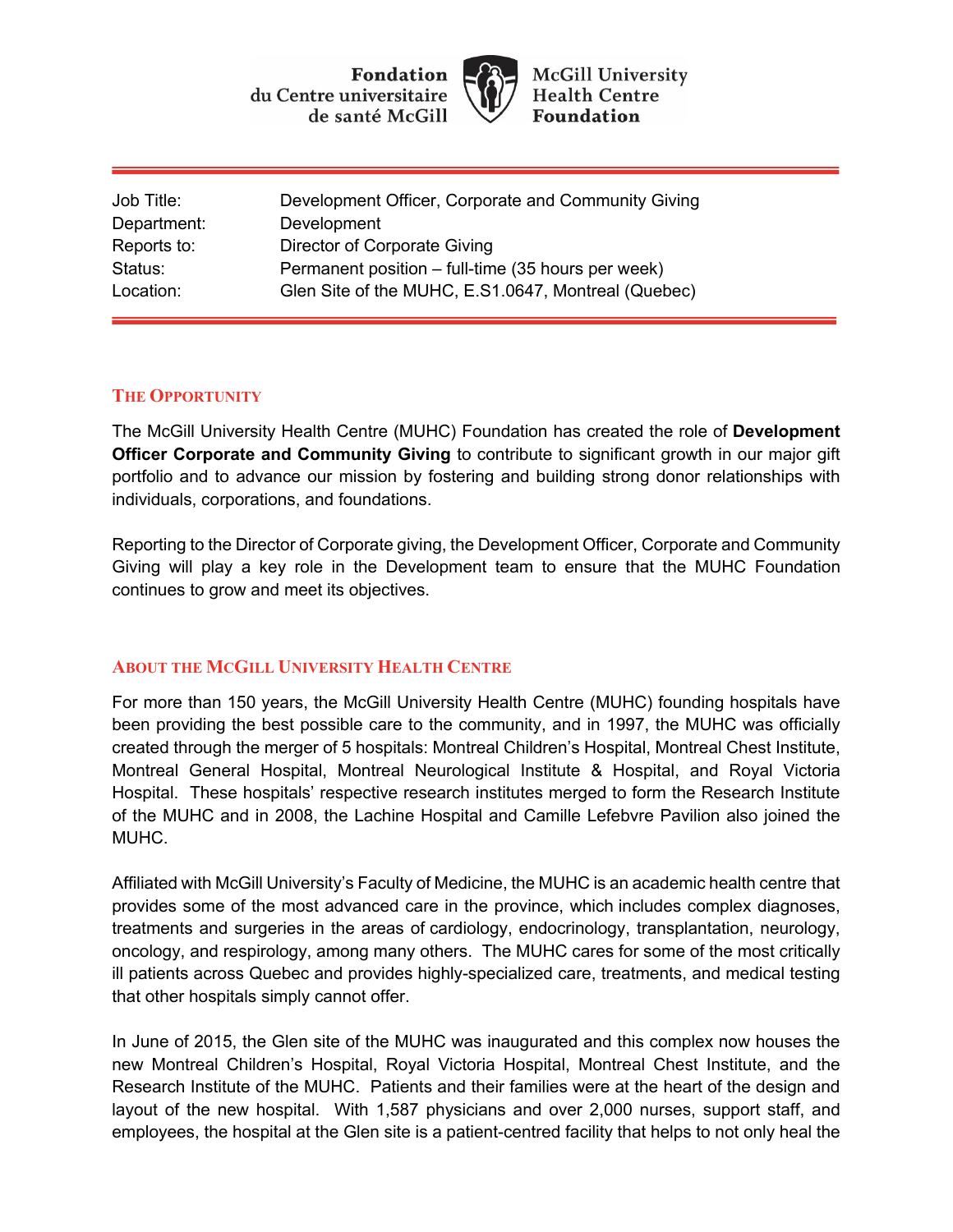body, but also the soul. It has helped the MUHC transform the way in which it delivers the highest level of care to our population, ensuring that all patients truly receive the best care for life.

In addition to clinical care, the MUHC is an international research powerhouse that conducts both fundamental and clinical research. The hospital's Research Institute supports more than 460 researchers and 1,700 ongoing research projects and clinical trials, and it continues to shape the course of adult and pediatric medicine by attracting research leaders from around the world.

For more information about the MUHC, please visit: https://muhc.ca/

# **ABOUT THE MCGILL UNIVERSITY HEALTH CENTRE FOUNDATION**

The MUHC Foundation plays a pivotal role in supporting exceptional programs, purchasing innovative medical equipment, fostering ground-breaking research, and ensuring the highest level of teaching.

In 2015, the McGill University Health Centre (MUHC) and Royal Victoria Hospital (RVH) Foundations partnered after the Royal Victoria Hospital moved to the state-of the-art Glen site of the MUHC. Since integrating our Boards of Directors and staff into a single team, we have strengthened our fundraising capacity and contributed record-breaking amounts to support the greatest needs of the Royal Victoria Hospital. To better reflect who we are and our mission, in 2018 we officially merged and we are now one united foundation under the banner of the McGill University Health Centre Foundation. We are focused on inspiring Montrealers to invest in patient care, research and teaching – so that the doctors and researchers of the MUHC can push the limits of what's possible.

Our Foundation is governed by a volunteer Board of Directors which includes members from the medical, scientific, academic, and business communities. These dynamic leaders ensure that we maintain the highest standards with regards to ethics and best accounting practices. The Board oversees and approves the Foundation's budget, fundraising goals, and the granting of funds raised to support the priorities of the MUHC.

For more information about the MUHC Foundation, please visit https://www.muhcfoundation.com/

#### **IDEAL CANDIDATE**

The Development Officer, Corporate and Community Giving, has the ability to work in a team and demonstrated experience and success in cultivating and securing major gifts. The new incumbent will have deep knowledge of philanthropy and the strategic ability to identify future growth opportunities and our emerging potential with new donor groups.

A persuasive networker and connector, the Development Officer, Corporate and Community Giving will have the proven ability to effectively and proactively engage philanthropists from diverse cultural communities. Authentic and genuine, with a high degree of emotional awareness, the ideal candidate will be intuitive and donor centric, understanding the nuances of donor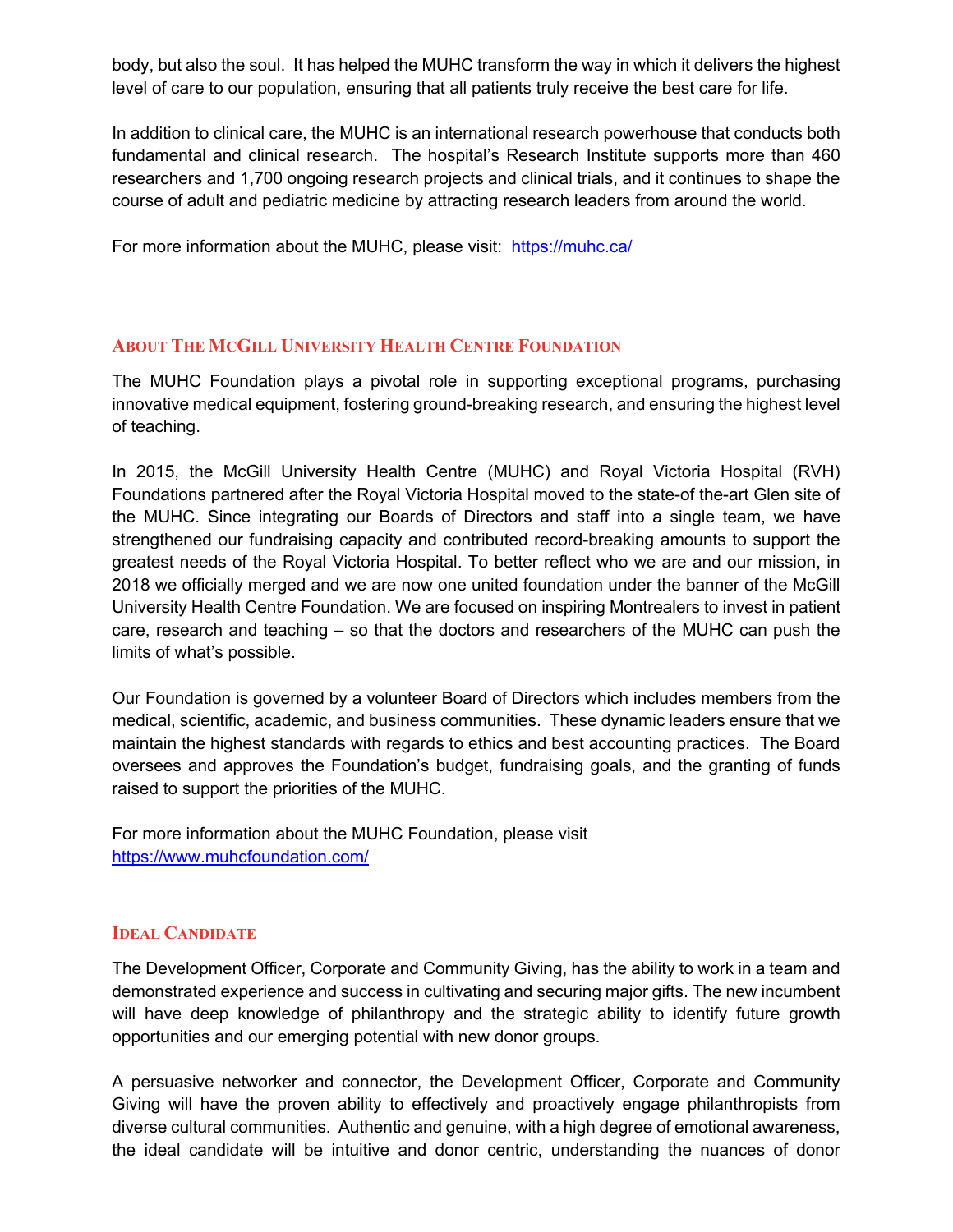interactions and in all situations, calibrating to build the strongest donor relationships and sharing the MUHC's and Foundation's stories.

Passionately excited by our mission and motivated by challenge, the Development Officer, Corporate and Community Giving will welcome this unique and meaningful opportunity to grow the MUHC Foundation's fundraising success. The successful candidate will combine their commitment to outstanding fundraising practice with a desire to inspire staff and stakeholders alike to achieve new levels of accomplishment in support for our world-class hospital centre.

### **MAIN FUNCTION**

The Development Officer, Corporate and Community Giving, is responsible for cultivating and managing an assigned portfolio of donors. Reporting to the Director of Corporate Giving, this position coordinates the cultivation, solicitation, and stewardship efforts for donors through personal and small group personal visits and insider experiences, strategic communications through all mediums, and personalization of outreach with the primary goals of retaining and upgrading these donors.

The incumbent is also responsible to oversee and execute special projects that contribute to the growth of new markets.

#### **DUTIES AND RESPONSIBILITIES**

- Implement a comprehensive action plan to cultivate, solicit, and upgrade donors. Personally cultivate and solicit donors with a goal of retaining and upgrading their gifts;
- Manages a portfolio of 150 identified prospects, made of individual, Corporations and Foundations;
- Collaborates with the Development team on the strategy and plan for solicitation, stewardship, and cultivation to engage the donor group including highly personalized direct marketing efforts;
- Meets and exceeds metrics tied to activities/moves, revenue, retention, upgrades, and meaningful cultivation;
- Develops and implements strategies that nurture donor loyalty and foster personal relationships with the organization;
- Responsible for tracking prospects and donors and documenting their cultivation and solicitation activities;
- Contributes to development of communication materials, including publications, used in the cultivation, solicitation, acknowledgement and stewardship of prospects;
- Develops and executes strategies for special direct market campaigns (print, electronic, and telephone) coordinated with major gift efforts and drives;
- Work collaboratively with the Major and Strategic Giving teams to identify and high capacity major gift donor prospects or legacy prospects for special cultivation.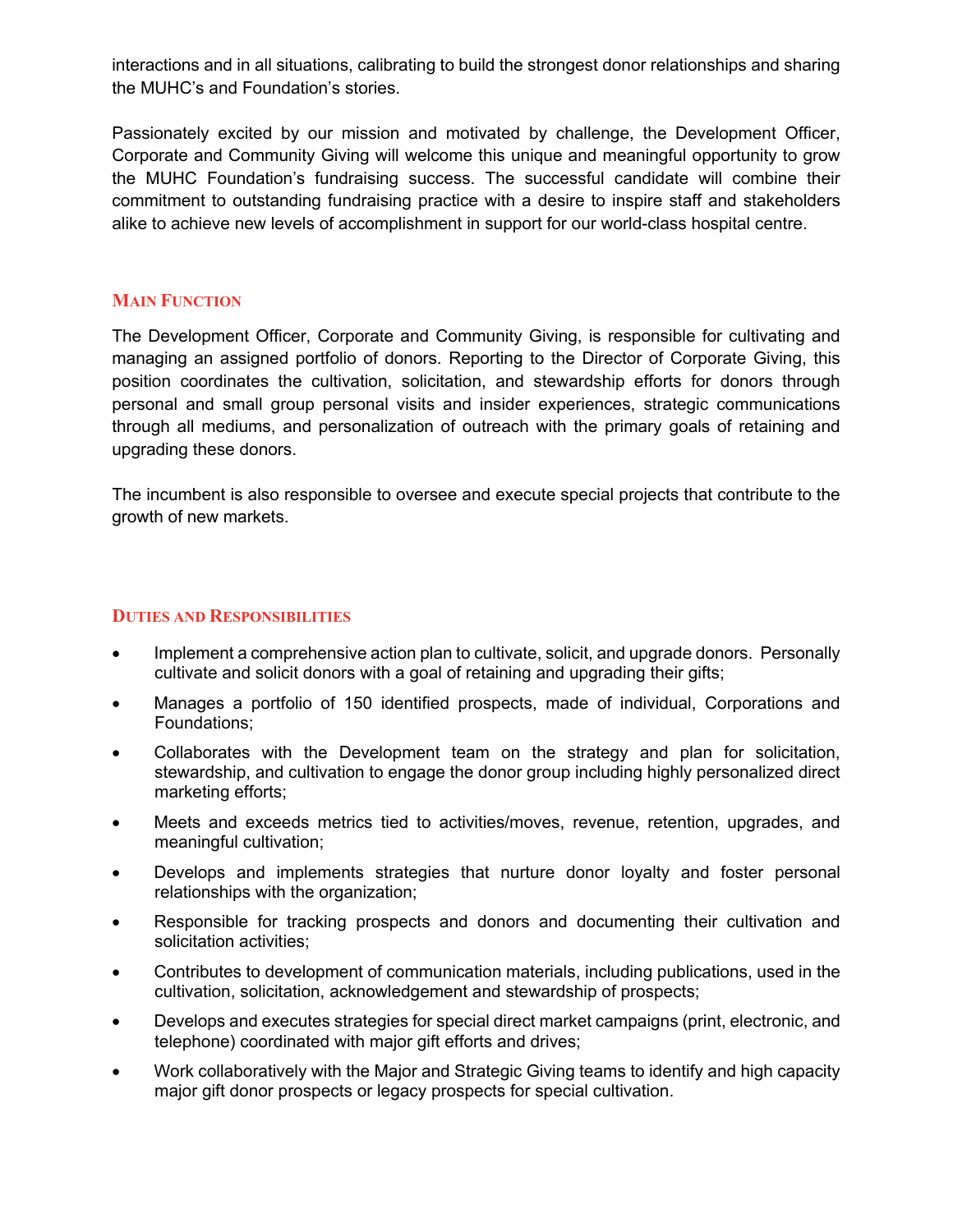#### **PERFORMANCE STANDARDS**

- Implementation of action plans, as may be required, to meet the needs of the Foundation;
- Able to work within and promote a respectful and collaborative work environment.

## **QUALIFICATIONS AND CHARACTERISTICS**

- A passion to work in a fast-paced, fully integrated fundraising environment and an appreciation for the mission and purpose of the McGill University Health Centre Foundation;
- Bachelor's Degree, certificate program in fundraising or equivalent direct work experience in the field;
- Experience using Raiser's Edge (or other database), Outlook, Word, Excel, and PowerPoint;
- Experience with fundraising, 1-3 years;
- Strong verbal and written communications skills in English and French;
- A high attention to detail and proven research and analytical ability;
- Excellent interpersonal skills, ability to work independently and as part of a team;
- High personal motivation, time-efficiency, adaptability and positive general attitude;
- The ability to problem-solve, innovate, be creative and a willingness to learn;
- The ability to manage multiple projects at any given time, stay on schedule and meet deadlines with the ability to adjust to changing priorities;
- Maintain confidentiality and handle sensitive information appropriately and with discretion;
- Have strong relationship skills, diplomacy, tact and self-control;
- Demonstrated experience in fundraising;
- Demonstrated experience in project management;
- Marketing knowledge/understanding of marketing fundamentals;
- Some evening and weekend work will be necessary.

We thank you for your interest in the MUHC Foundation and all submitted applications will be considered, however only selected candidates will be contacted for interview purposes.

Candidates must forward their CV and cover letter via email.

**McGill University Health Centre Foundation**

700-5100 de Maisonneuve Blvd. West Montreal, QC H4A 3T2 Attn: Vanessa Pace Vanessa.Pace@muhc.mcgill.ca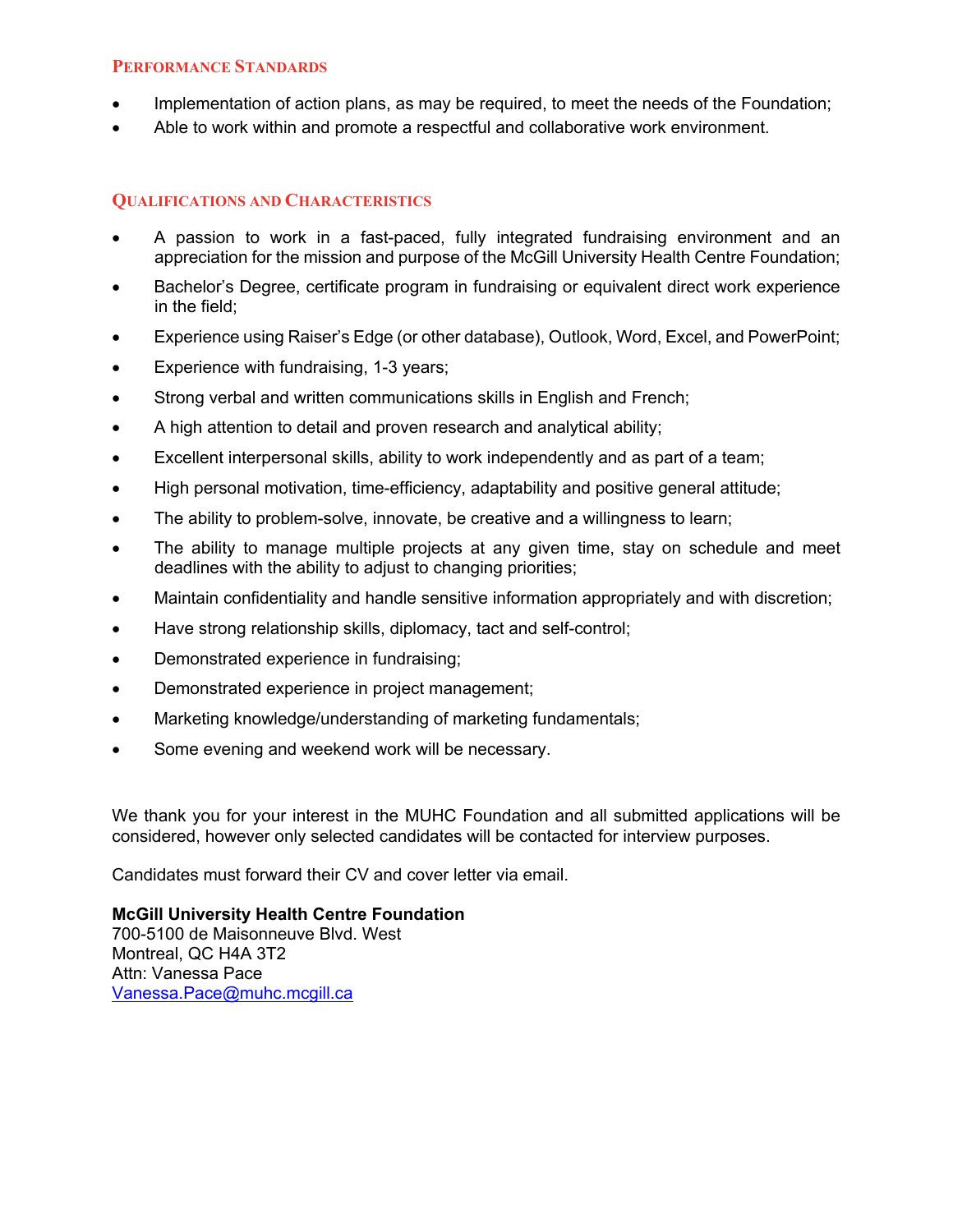Fondation du Centre universitaire de santé McGill



**McGill University Health Centre Foundation** 

| Poste disponible :   | Agent e de développement, dons corporatifs et communautaires |
|----------------------|--------------------------------------------------------------|
| Département :        | Développement                                                |
| Supervision:         | Directrice des dons corporatifs                              |
| Situation d'emploi : | Poste permanent à temps plein (35 heures par semaine)        |
| Lieu d'emploi :      | Site Glen du CUSM, E.S1.0647, Montréal (Québec)              |

#### **OPPORTUNITÉ**

La Fondation du Centre universitaire de santé McGill (CUSM) souhaite créer un poste d'**agent·e de développement, dons corporatifs et communautaires**, pour contribuer à la croissance significative de notre portfolio de dons majeurs et faire progresser notre mission en favorisant et en établissant de solides relations avec les donateurs, qu'il s'agisse d'individus, d'entreprises ou de fondations.

Relevant de la directrice des dons corporatifs, l'agent·e de développement jouera un rôle clé au sein de l'équipe du développement, afin de s'assurer que la Fondation du CUSM continue de croître et d'atteindre ses objectifs.

#### **À PROPOS DU CENTRE UNIVERSITAIRE DE SANTÉ MCGILL**

Depuis plus de 150 ans, les hôpitaux fondateurs du Centre universitaire de santé McGill (CUSM) offrent les meilleurs soins possibles à la communauté. En 1997, le CUSM a été officiellement créé par la fusion de cinq hôpitaux : l'Hôpital de Montréal pour enfants, l'Institut thoracique de Montréal, l'Hôpital général de Montréal, l'Institut et hôpital neurologiques de Montréal et l'Hôpital Royal Victoria. Les instituts de recherche respectifs de ces hôpitaux ont fusionné pour former l'Institut de recherche du CUSM et, en 2008, l'hôpital de Lachine et le pavillon Camille Lefebvre se sont également joints au CUSM.

Affilié à la Faculté de médecine de l'Université McGill, le CUSM est un centre de santé universitaire qui fournit certains des soins les plus avancés de la province, incluant des diagnostics complexes, des chirurgies et des traitements dans les domaines de la cardiologie, de l'endocrinologie, de la transplantation, de la neurologie, de l'oncologie et de la médecine respiratoire, parmi tant d'autres. Le CUSM prend soin de certains des patients les plus gravement malades du Québec et fournit des tests médicaux, des soins et des traitements hautement spécialisés que d'autres hôpitaux ne peuvent tout simplement pas offrir.

En juin 2015, le CUSM a inauguré le site Glen, qui abrite le nouvel Hôpital de Montréal pour enfants, l'Hôpital Royal Victoria, l'Institut thoracique de Montréal et l'Institut de recherche. Les patients et leur famille étaient au cœur de la conception et de l'aménagement du nouvel hôpital, ce qui a aidé le CUSM à transformer sa façon d'offrir le plus haut niveau de soins à notre population, garantissant que tous les patients reçoivent vraiment les meilleurs soins pour la vie.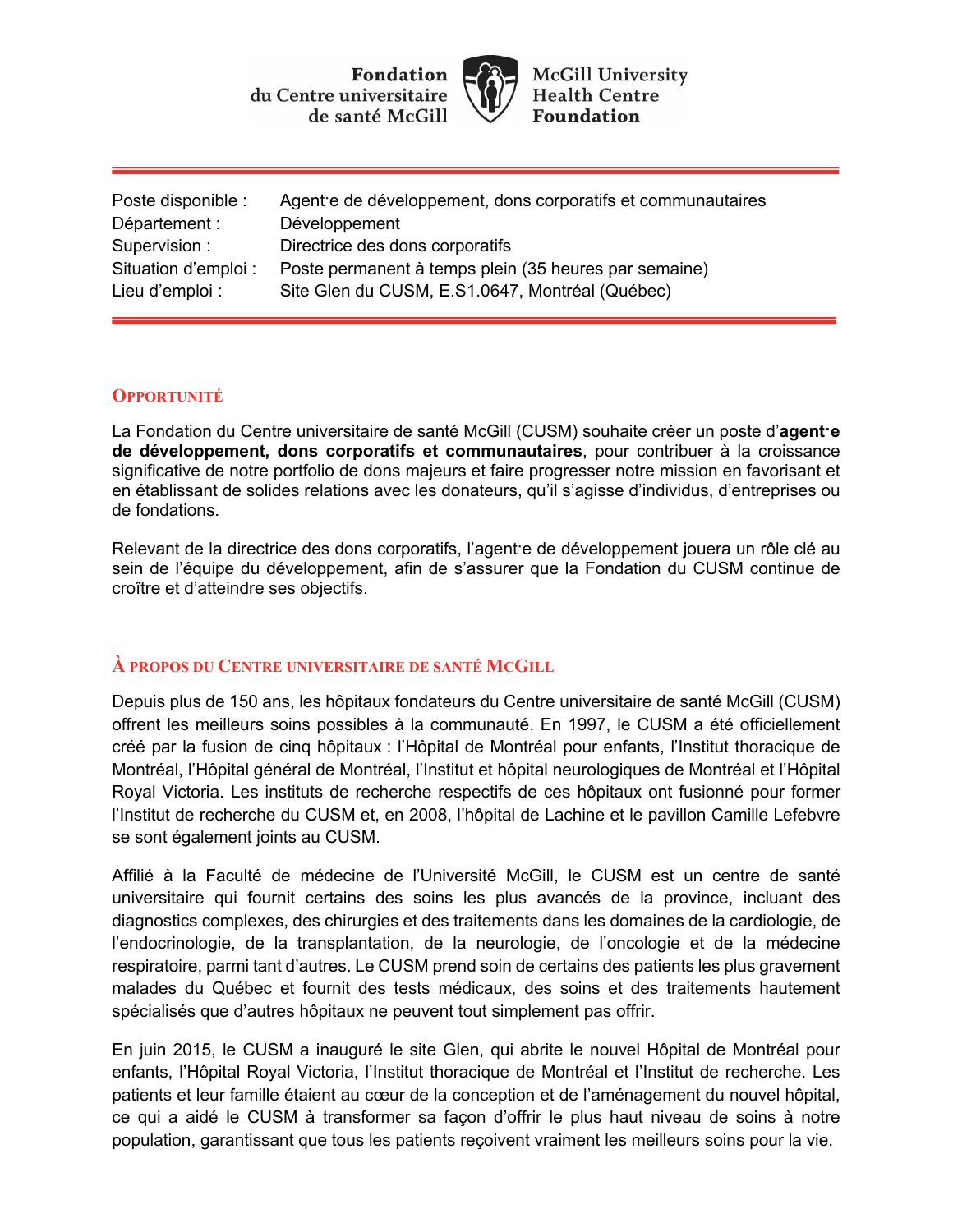En plus des soins cliniques, le CUSM est une puissance internationale en matière de recherches fondamentales et cliniques. L'Institut de recherche soutient actuellement plus de 460 chercheurs et 1 700 projets de recherche et essais cliniques, continuant de façonner le cours de la médecine adulte et pédiatrique en attirant les leaders du monde entier.

Pour plus d'informations sur le CUSM, visitez le www.cusm.ca.

# **À PROPOS DE LA FONDATION DU CENTRE UNIVERSITAIRE DE SANTÉ MCGILL**

La Fondation du CUSM joue un rôle essentiel en soutenant des programmes exceptionnels, en achetant des équipements médicaux novateurs, en favorisant la recherche de pointe et en assurant le plus haut niveau d'enseignement.

En 2015, les Fondations du CUSM et de l'Hôpital Royal Victoria se sont associées et ont commencé à travailler ensemble afin de remplir leurs missions de collecte de fonds et soutenir les plus grands besoins de l'hôpital. En harmonisant nos priorités en matière de collecte de fonds et en intégrant nos conseils d'administration et notre personnel, les Fondations du CUSM et de l'HRV étaient désormais mieux placées pour veiller à ce que les besoins en matière de soins aux patients, d'enseignement et de recherche soient pleinement remplis. Depuis, nous avons renforcé notre capacité de collecte de fonds et versé des montants records pour soutenir les plus grands besoins de l'Hôpital Royal Victoria. Depuis le 1er avril 2018, la Fondation de l'Hôpital Royal Victoria a officiellement changé de nom pour devenir la Fondation du Centre universitaire de santé McGill. Nous sommes maintenant une seule et même Fondation unie, axée sur les soins aux patients, la recherche et l'enseignement.

Notre Fondation est dirigée par un conseil d'administration bénévole qui rassemble des membres de la communauté médicale, scientifique, universitaire et des affaires. Ces leaders dynamiques veillent à maintenir les normes les plus élevées en matière d'éthique et de meilleures pratiques fiscales. Le conseil d'administration supervise et approuve le budget de la Fondation, ses objectifs de collecte de fonds et l'octroi de fonds amassés pour soutenir les priorités du CUSM.

Pour plus d'informations sur nous, veuillez visiter le www.fondationcusm.com.

#### **PROFIL IDÉAL**

L'agent·e de développement des dons corporatifs et communautaires saura travailler en équipe et aura démontré son expérience et son succès dans la recherche et l'obtention de dons majeurs. La personne idéale possèdera une connaissance approfondie de la philanthropie, ainsi que la capacité stratégique d'identifier les futures opportunités de croissance et le potentiel émergeant de la Fondation lié à de nouveaux groupes de donateurs.

Dotée d'un talent en réseautage et en communication, l'agente de développement aura démontré sa capacité d'engager efficacement et de manière proactive des philanthropes issus de diverses communautés culturelles. Authentique et sincère, avec une grande intelligence émotionnelle, la personne choisie sera intuitive et axée sur nos donateurs, comprenant les diverses nuances relationnelles requises et, dans toutes circonstances, capable d'optimiser et d'établir des relations solides avec les donateurs, en plus de partager avec eux les histoires et les projets du CUSM et de la Fondation.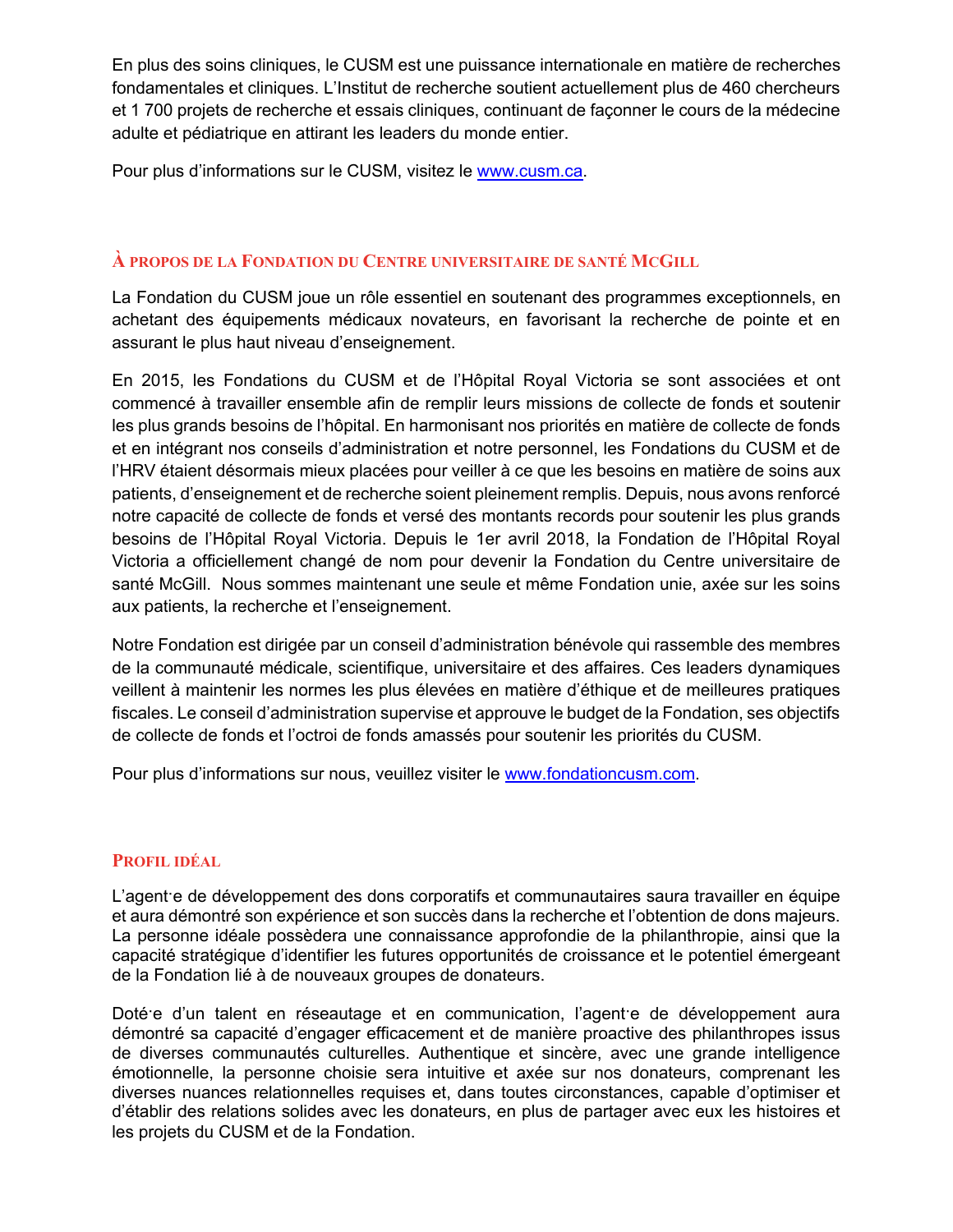Passionné·e par notre mission et motivé·e par les défis, l'agent·e de développement des dons corporatifs et communautaires sera emballé·e par cette occasion unique et significative d'accroître le succès de la collecte de fonds de la Fondation du CUSM. La personne sélectionnée combinera son engagement envers les meilleures pratiques établies en collecte de fonds avec son désir d'inspirer le personnel et les alliés du CUSM à atteindre de nouveaux sommets pour soutenir notre centre hospitalier de classe mondiale.

#### **FONCTION PRINCIPALE**

L'agent·e de développement des dons corporatifs et communautaires sera chargé·e de gérer et de cultiver un portfolio de donateurs attribués. Relevant de la directrice des dons corporatifs, le ou la titulaire de ce poste coordonnera les efforts de gestion, de fidélisation et de sollicitation des donateurs par le biais de rencontres personnelles ou d'événements en petits groupes, de communications stratégiques sur toutes nos plateformes et de personnalisation des échanges dans le but de conserver et de renforcer nos liens avec ces donateurs.

Le ou la titulaire du poste sera également en charge de superviser et de réaliser des projets spéciaux qui contribueront à la croissance de nouveaux marchés.

#### **RESPONSABILITÉS**

- Mettre en œuvre un plan d'action complet pour fidéliser, solliciter et faire progresser les donateurs. Cultiver et solliciter personnellement les donateurs dans le but de conserver et d'accroître leurs dons;
- Gérer un portfolio de 150 donateurs potentiels, composé d'individus, d'entreprises et de fondations;
- Collaborer avec l'équipe du développement sur la stratégie et le plan de sollicitation, de gestion et de fidélisation pour stimuler l'engagement des donateurs, y compris les efforts de marketing direct hautement personnalisés;
- Atteindre et dépasser les objectifs liés aux activités et transferts, aux revenus, à la rétention des donateurs, à l'augmentation des dons et aux liens significatifs développés;
- Élaborer et mettre en œuvre des stratégies visant à fidéliser les donateurs et à favoriser les relations personnelles avec l'organisme;
- Faire le suivi des donateurs potentiels et actuels, documenter les activités de fidélisation et de sollicitation;
- Contribuer à l'élaboration du matériel de communication, y compris les publications utilisées pour la fidélisation, la sollicitation, la reconnaissance et la gestion des donateurs potentiels;
- Élaborer et mettre en œuvre des stratégies pour des campagnes spéciales de marketing direct (imprimées, électroniques et téléphoniques), en coordination avec les initiatives liées aux dons majeurs;
- Travailler en collaboration avec les équipes des dons majeurs et des dons stratégiques pour identifier les donateurs potentiels ayant une grande capacité et cultiver ces relations avec attention.

#### **NORMES DE PERFORMANCE**